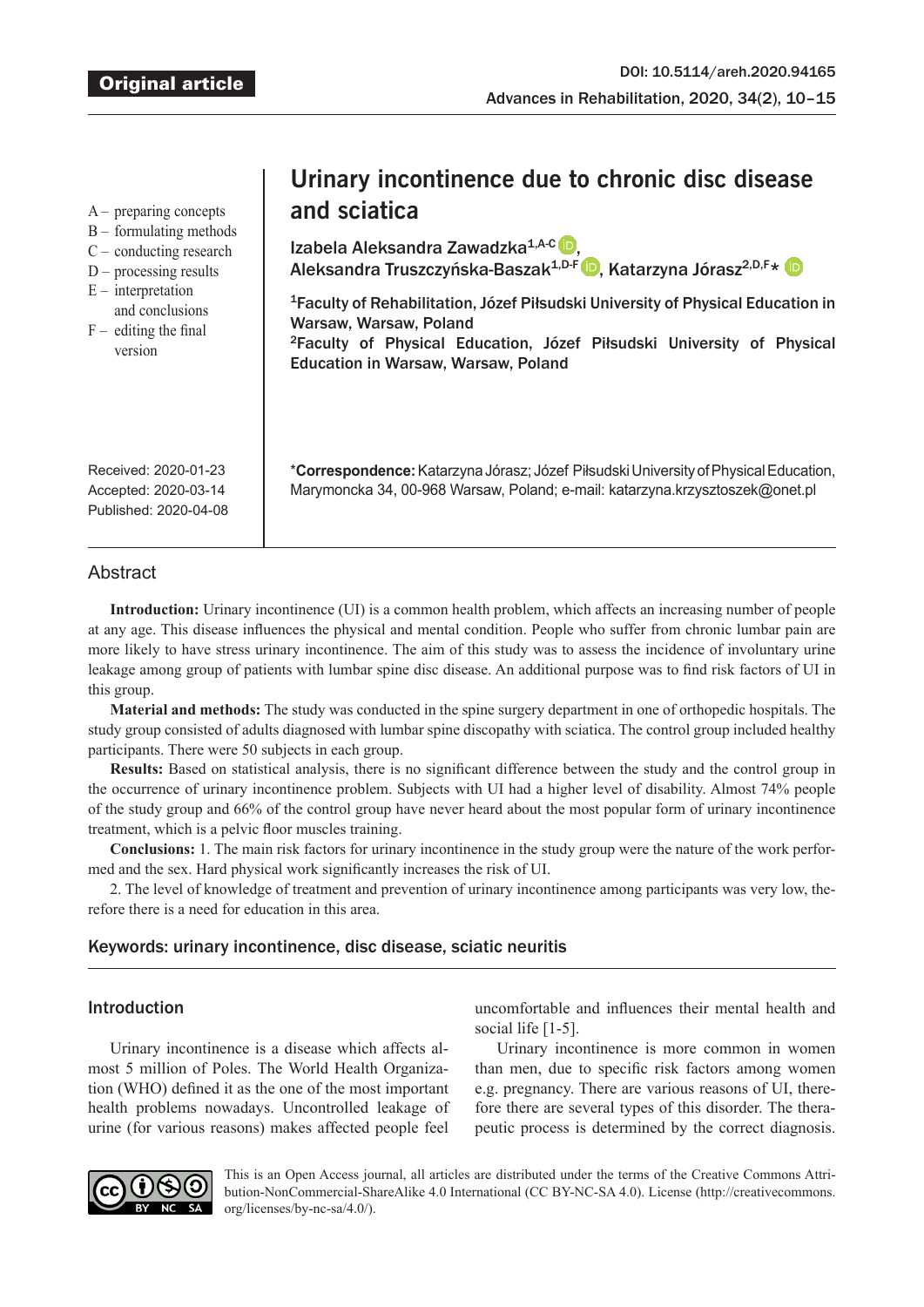Stress urinary incontinence is the most common type. It is characterized by the loss of some bladder content when the intra-abdominal pressure increases e.g. sneezing, coughing or running. Pelvic floor abnormalities are considered as the main reason. The dysfunctions of pelvic floor muscles are not only associated with the loss of their strength [3,5,6]. According to the International Continence Society (ICS) there are four basic functions of perineum muscles: involuntary contraction, involuntary relaxation, voluntary contraction and voluntary relaxation [7].

The most often recommended pelvic floor strengthening training can be ineffective, when the exercises are not individualized. Pelvic floor muscles examination (palpation, EMG, ultrasound) allows to asses not only their strength, but also other parameters (endurance, trigger points, initial tension, reactivity). This is necessary to determine the appropriate therapeutic procedure [8-11].

An intervertebral disc hernia can also cause sphincter dysfunction due to pressure on nerve structures. The external urethral sphincter is innervated by the pudendal nerve from segments S2-S4, while the internal sphincter sympathetically from segments Th10-L1 [12,13]. Pelvic floor muscles as a group of deep muscles have an important stabilizing function in the feedforward mechanism. Without proper control of local muscles lumbar region can be overloaded and symptoms associated with discopathy may increase [14]. Considering above connections, urinary incontinence and chronic lumbar pain are often related [15-17].

The main purpose of the study was to determine the occurrence of urinary incontinence problem in a group of patients with lumbar discopathy compared to the control group of people without back pain and to define the risk factors of UI. An additional aim was to assess knowledge of prevention and treatment of urinary incontinence in the study and control group.

## Material and methods

The study was approved by the Bioethical Committee at the University of Rzeszow (no. 3/01/2014). The study included 100 adults: 50 hospitalized at the department of spine surgery in Professor Adam Gruca- 's Independent Public Clinical Hospital in Otwock and 50 subjects in the control group. There were 26 men and 24 women in each group. The study group consisted of participants with lumbar spine discopathy diagnosed by X-ray and MRI, with sciatica and neurological deficits. All subjects from the study group were qualified for surgery – discectomy.

Inclusion criteria for the study group were chronic lumbar pain, sciatica and neurological deficits. Exclusion criteria were other spinal diseases confirmed by X-ray and MRI, urinary and nervous system pathologies and internal problems.

Both groups did not differ statistically significantly in terms of age, weight and body height. Biometric data are presented in the table 1 below.

The study was conducted in the form of an anonymous questionnaire, which contained questions about e.g. professional activity, lumbar pain and urinary incontinence connected problems. The subjects were also asked to assess their knowledge about treatment and prevention of urinary incontinence (very good, good, not much, very low). In addition, the Oswestry Disability Index (ODI) questionnaire was used to assess the degree of disability associated with lumbar pain.

## **Statistical methods**

STATISTICA 13.1 PL was used to analyze the collected data. The t-student test for independent groups and the chi-square test were performed. A significance level of 0.05 was used in all tests.

#### Results

Based on statistical analysis, there was no significant difference between the study and the control group in the occurrence of urinary incontinence problem  $(p = 0.8218)$ .

Respondents reported the problem of involuntary loss of urine during situation with an increased intraabdominal pressure, which may indicate a stress or mixed type of urinary incontinence (tab. 2).

In both groups, the majority of people with urinary incontinence were women (over 85%). The groups

|  | Tab. 1. Characteristics of the study and the control group |  |  |  |  |
|--|------------------------------------------------------------|--|--|--|--|
|--|------------------------------------------------------------|--|--|--|--|

| Group                              | Study              | Control           |      | D     |
|------------------------------------|--------------------|-------------------|------|-------|
| Body mass [kg]                     | $83.44 \pm 18.47$  | $77.52 \pm 12.64$ | 1.89 | 0.061 |
| Body height [cm]                   | $173.83 \pm 10.83$ | $171.02 \pm 8.74$ | 1.45 | 0.150 |
| BMI [body mass/high <sup>2</sup> ] | $27.58 \pm 4.84$   | $26.68 \pm 4.62$  | 0.96 | 0.337 |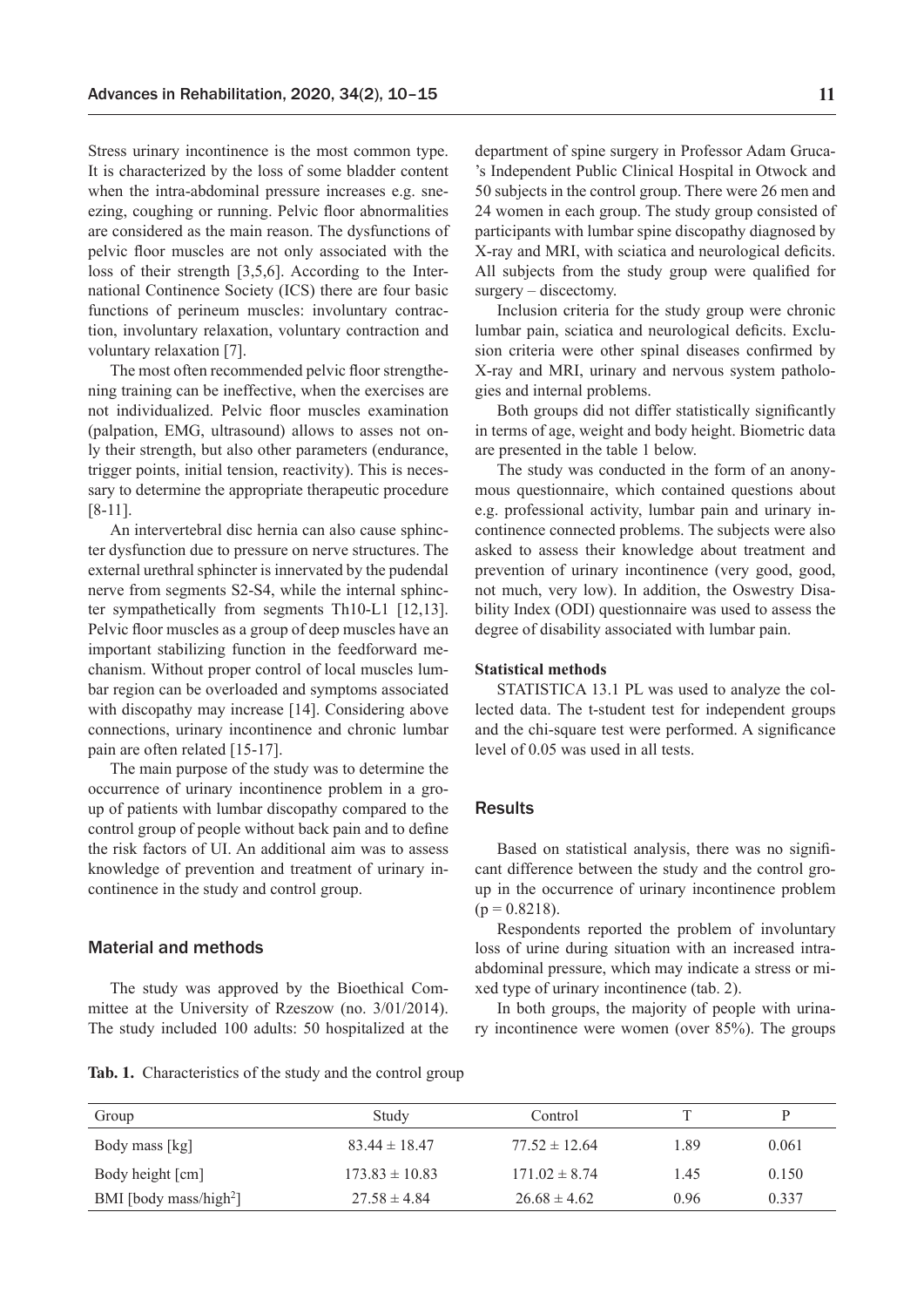

**Fig. 1.** The occurrence of urinary incontinence in the study and the control group ( $p = 0.05$ )

| <b>Tab. 2.</b> Involuntary loss of urine |  |
|------------------------------------------|--|
|------------------------------------------|--|

|                       | Study group     | Control group |
|-----------------------|-----------------|---------------|
| Sneezing              | 64%             | 93%           |
| Cough                 | 57 <sub>%</sub> | 64%           |
| Lifting               | 71%             | 36%           |
| Physical activity     | 29%             | 29%           |
| Walking               | $7\%$           | $0\%$         |
| Walking up the stairs | $7\%$           | $0\%$         |

differed significantly in terms of disability level, assessed using ODI. The subjects from the study group showed a higher level of disability than those in control group ( $p < 0.0001$ ). Moreover, the subjects with urinary incontinence (from both groups), had also a higher level of disability than others.

A statistically significant correlation was found between the level of disability and urinary incontinence in the study and the control group ( $p = 0.01$ ). The subjects with the problem of involuntary leakage of urine in the study group showed a higher level of disability than people in the control group. Urinary incontinence was the most common among subjects with severe (46%) and very severe (31%) disabilities.

There was also a statistically significant difference in terms of professional activity between the groups.  $(p = 0.01)$ . Almost 42% of respondents from the study group had physically heavy work (control group – 16%). In the control group most subjects performed physically light or mental work (40%; 38%). Detailed results are presented in the table 3.



**Fig. 2.** The comparison of disability level in subjects with UI between groups ( $p = 0.05$ )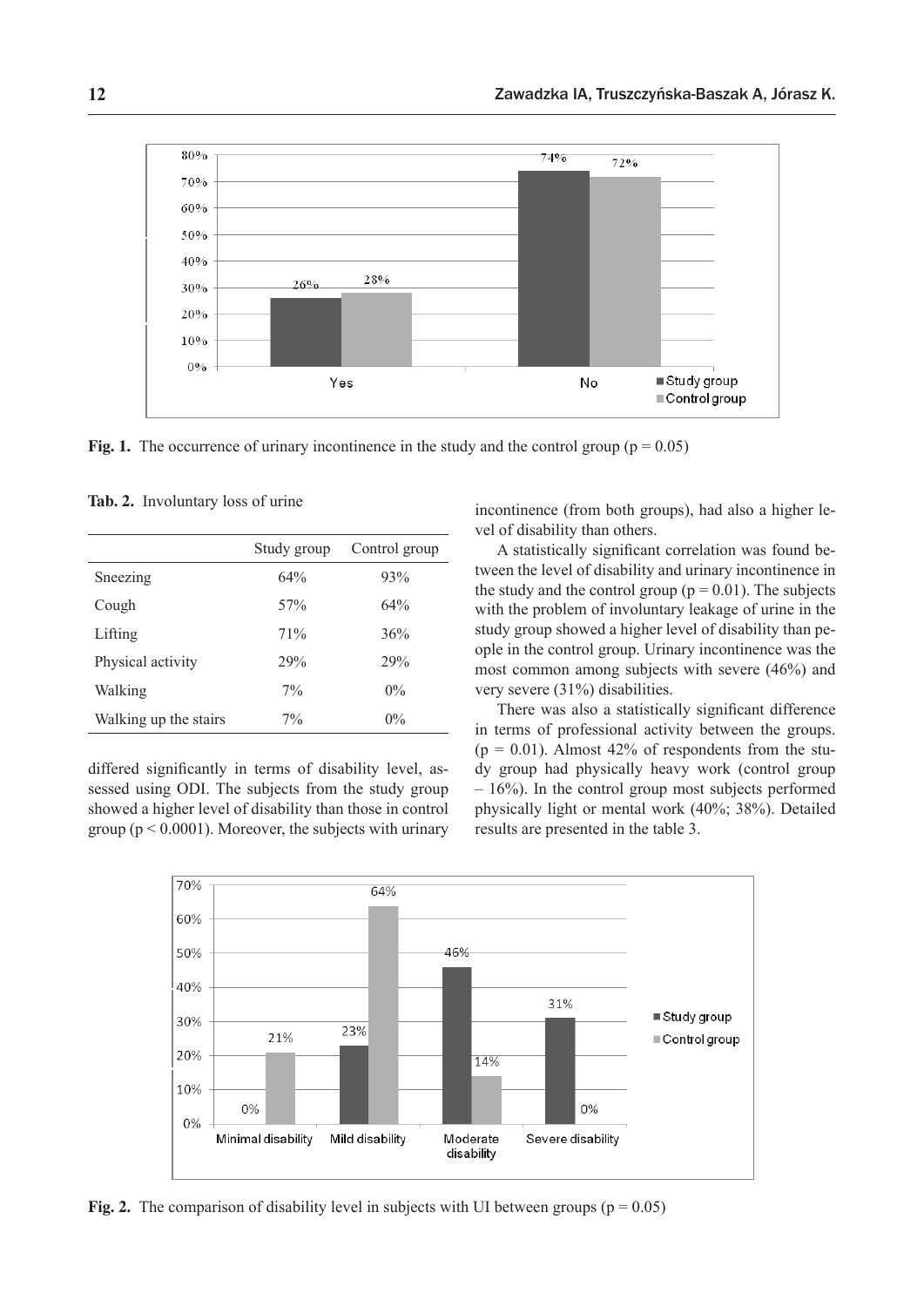|                       | Group |         |  |
|-----------------------|-------|---------|--|
| Proffesional activity | Study | Control |  |
| Physicaly light       | 34%   | 40%     |  |
| Physically heavy      | 42%   | 16%     |  |
| Mental                | 24%   | 38%     |  |
| Retirement            | $0\%$ | 6%      |  |
| Sum                   | 100%  | 100%    |  |

**Tab. 3.** The professional activity in each group

The impact of the nature of work and the BMI level on urinary incontinence was assessed. There was no statistically significant influence of the BMI on the UI. However the impact of occupational activity was noticed ( $p = 0.01$ ). People performing physically heavy work were significantly more often exposed to have urinary incontinence than people with physically light or mental profession. Data are shown in the figure 3.

All people form the study group with urinary incontinence reported weakened muscular strength of lower extremities (subjective assessment) and had a positive Laseque's test. Using the chi-square test ( $p = 0.01$ ) a positive correlation was found between UI and neurological disorders.

The majority of people with UI in the study and control group considered the problem of involuntary urine loss as embarrassing (study group – 88%; control gro $up - 95\%$ ). Despite this, only 10% of responders in the study group and 6% in the control group started any treatment in the past. Almost 74% of participants in the



**Fig. 3.** The influence of occupational activity on the occurrence of urinary incontinence ( $p = 0.05$ )



**Fig. 4.** The level of knowledge about therapy of urinary incontinence in groups ( $p = 0.05$ )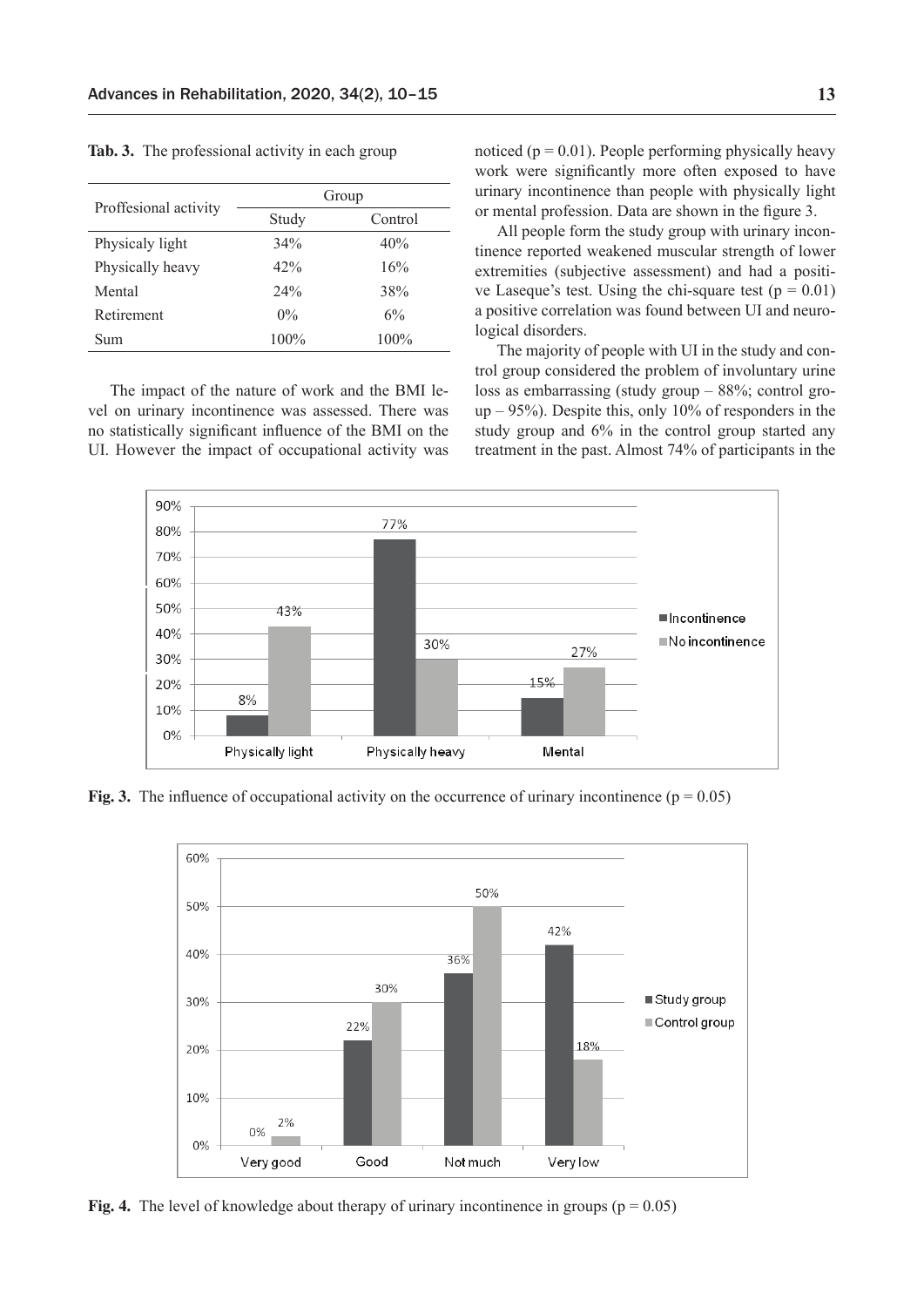study group and 66% in the control group have never heard about the most popular form of UI treatment, which is pelvic floor muscles training (PFMT).

## **Discussion**

The low back pain is the most common reason for seeking medical care. It is often chronic, which makes it a social problem, affecting not only the individual, but also the entire society. Each year low back pain affects younger and younger people, limiting their activity. According to the other authors' research, more than half people with chronic lumbar pain have problems with their daily activities [18,19].

In developed countries 50–80% of the population suffers from low back pain [20]. Poland does not differ statistically from the other European countries. According to statistics, as much as 70% of the Polish population suffers from chronic back pain, including 44% with lumbar pain [21].

There are many risk factors of low back pain. Modern lifestyle has a negative influence on the lumbar spine – sedentary work, weak or moderate physical activity, stress, obesity [18]. According to the literature, these factors affect the abdominal and pelvic girdle dysfunctions, disturbing the stabilization of the spine [22].

The conducted research proved, that urinary incontinence often coexists with chronic lumbar pain, especially in women. This is probably the result of the disturbed function of the pelvic floor muscles, which do not only control the lower urinary tract, but also stabilize the pelvic girdle and lumbar spine. The other authors' conclusions are similar [15-17].

In other authors' studies the high BMI level was described as a factor predisposing to stress urinary incontinence [23-25]. This has not been confirmed in this study. According to this research the nature of profession performed significantly affects the occurrence of UI. Physical work, especially hard work has the greatest impact.

Urinary incontinence significantly reduces the quality of patients' life, affects all spheres and limits their physical activity. It increases the feeling of their shame and reduces their desire to socialize. Many patients also require psychological and psychiatric treatment because of involuntary loss of urine. Almost 64% people with UI have depressive symptoms and only 3.5% attends specialists [26,27].

It is also surprising that patients are poorly informed about the possibilities of treatment and prevention of urinary incontinence, in spite of the high effectiveness of treatment (e.g. physiotherapy). There is a need to increase the awareness of patients and also medical

personnel in this area, as well as preventive action. These conclusions are similar with the results of studies of other authors [28-32].

The conducted research has a practical value. The collected data show the scale of the urinary incontinence problem. It is recommended that medical professionals taking care of patients with chronic lumbar pain also pay attention to this aspect. Conclusions from research should also motivate to carry out preventive programs and launch an educational campaign. It is advisable to continue this research, including physiotherapeutic assessment of pelvic floor muscles (strength, endurance, timing, relaxation skills) in this group of patients. Due to some certain limitations this was not possible in this research.

## **Conclusions**

1. The nature of the work performed and the sex were the main risk factors for urinary incontinence in the study group. Hard physical work significantly increases the risk of UI.

2. The level of knowledge about treatment and prevention of urinary incontinence among participants is very low, therefore there is a need for education in this area.

#### **Funding**

This research received no external funding.

#### **Conflicts of interest**

The authors declare no conflict of interest.

#### References

- 1. Abrams A, Khoury S, Wein A. Incontinence. Monaco: Health Publication Ltd; 1999.
- 2. Abrams P, Cardozo L, Fall M, et al. The standardization of terminology of lower urinary tract function: report from the standardization sub- committee of the International Continence Society. Urology. 2003 Jan; 61(1): 37-49.
- 3. Starczewski A, Brodowska A, Brodowski J. Epidemiologia i leczenie nietrzymania moczu oraz obniżenia narządów miednicy u kobiet*.* Pol Merk Lek. 2008 Nov; 145: 74-6.
- 4. Stowarzyszenie URO-CONTI 2016. Wpływ NTM na koszty społeczno-ekonomiczne w Polsce http:// ntm.pl/upload/file/Raport\_NTM%20w%20Polsce.pdf [dostęp: 12.06.2017].
- 5. Dobroński P, Radziszewski P, Borkowski A. Nietrzymanie moczu. Med Dypl. 2006 Mar; 3: 37-41.